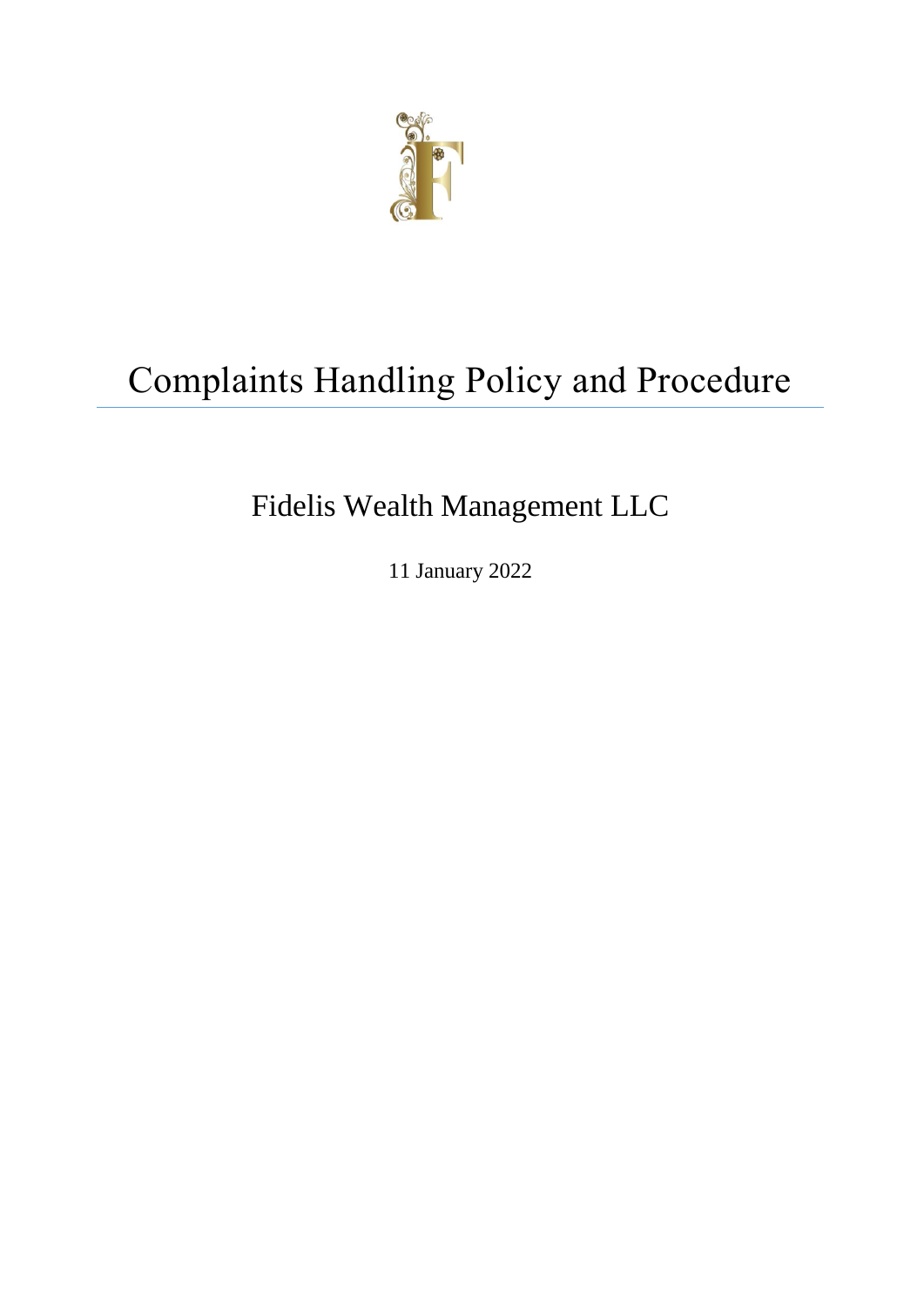## **Contents**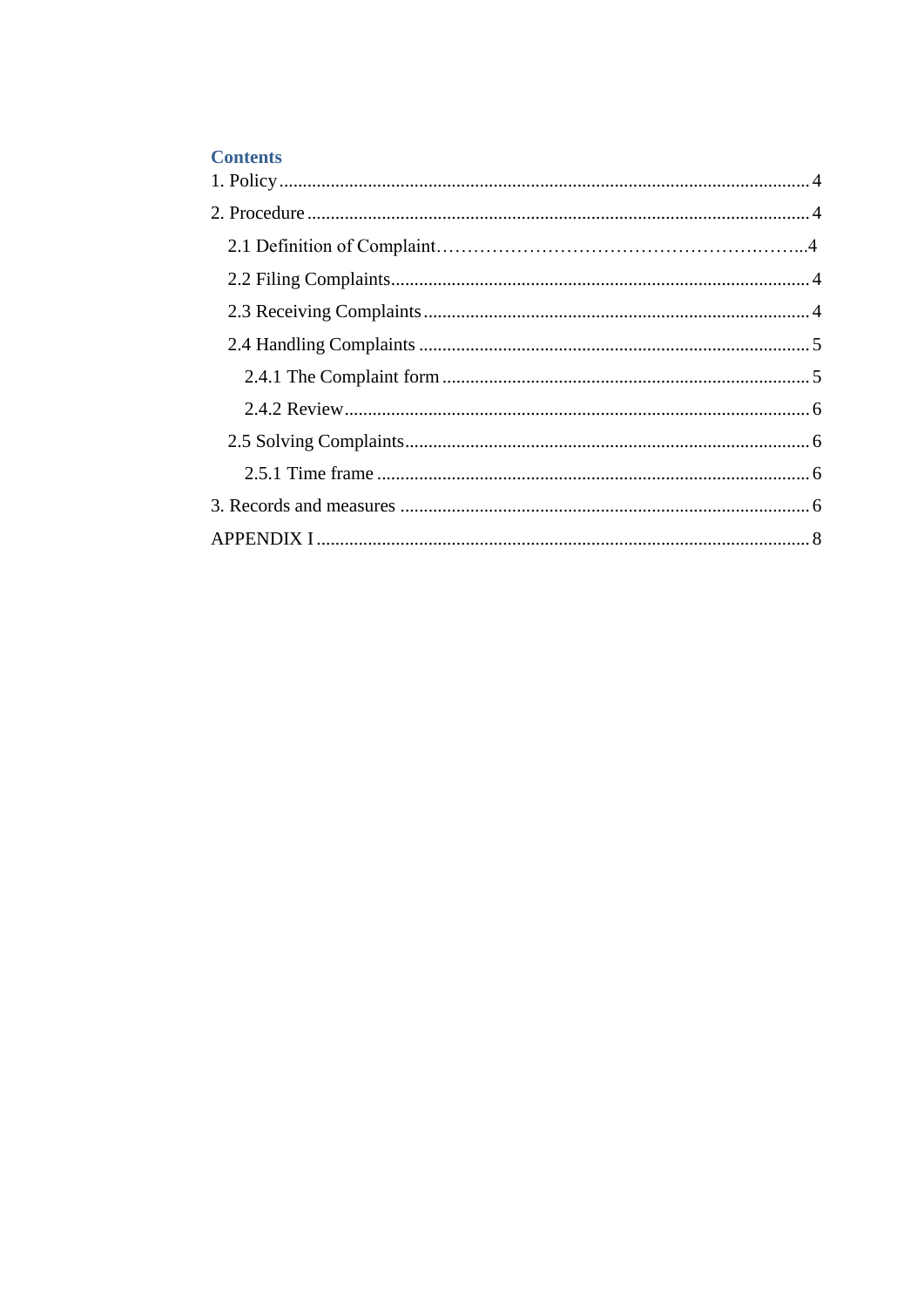Fidelis Wealth Management (the Company) has established this policy in order to set out the process to be adopted for Customer' Complaint handling.

#### **Document Information**

| <b>Document owner</b>  | <b>Compliance</b>                |
|------------------------|----------------------------------|
| <b>Author/Reviewer</b> | <b>FIDELIS WEALTH MANAGEMENT</b> |
| <b>Creation date</b>   | $1ST$ OF SEPTEMBER 2018          |
| Latest approval date   | <b>11ST OF JANUARY 2022</b>      |

Whilst the Company endeavours to always provide excellent service to its Customers, it may happen that there be instances of Client dissatisfaction and the Company wants to ensure that its estimated Customers are fully happy with their interaction(s) with the Company and the service(s) provided.

To achieve this the Company will:

□ Treat Customer fairly, and

 $\Box$  Investigate any complaint made by Customers fully and impartially, and

Make regular contact with Customers to update Customers about the complaints addressed to the Company.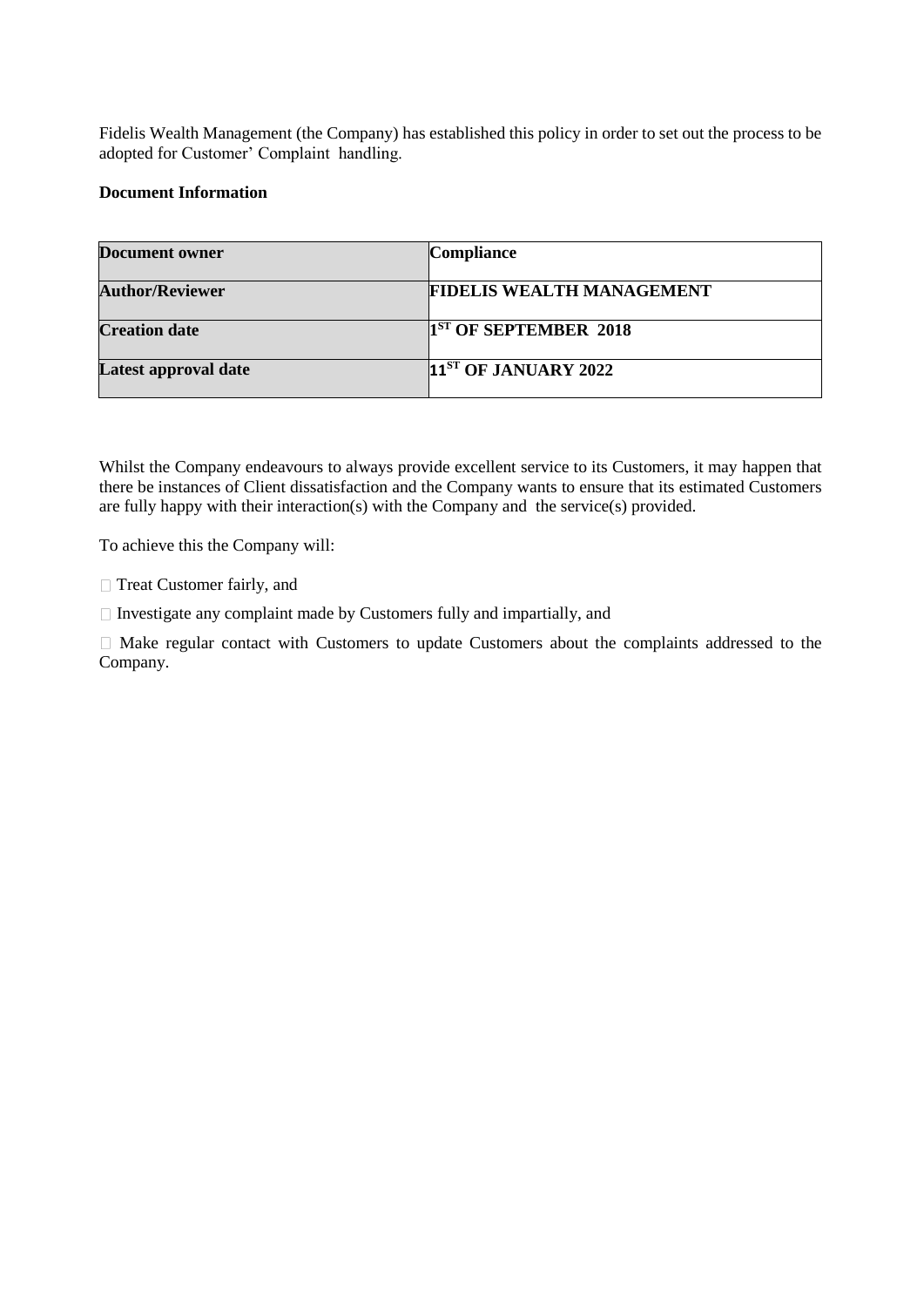## <span id="page-3-0"></span>**1. Policy**

The Complaint procedures for the handling of Customer's complaints received by The Company are based on Order №13 / 04 of the President of the National Bank of Georgia, February 2, 2021 On the Approval of the Principles of Ethics and the Code of Professional Conduct for Banking and Securities Market Participants, with the aim to establish, implement and maintain effective and transparent procedures for the reasonable and prompt handling of complaints or grievances received from current or potential Customer, and keep a record of each complaint or grievances and the measures taken for the complaint's resolution.

The Procedure Manual for handling client's complaints gathers all measures taken by the Company in order to solve potential inconveniences that might occur among the business relation.

## <span id="page-3-1"></span>**2. Procedure**

## **2.1 What is a complaint?**

A complaint is an expression of dissatisfaction made to the Company by any one of its Clients with regards to the services provided.

## <span id="page-3-2"></span>**2.2 Filing Complaints**

The Clients willing to submit a complaint are advised to complete a Complaint Form, available on the web site of the Company, and to send it to the Company through the following means:

- By sending the Complaint Form by email at **compliance**@fidelis.ge
- By sending the Compliant Form via registered mail at: Fidelis Wealth Management LLC, Axis White Tower, 8<sup>th</sup> floor, Suite 5, Ilia. Chavcavadze Ave. 37M, Tbilisi 0162, Georgia
- By posting the Complaint Form through the Company Web Box on website [www.fidelismgt.com](http://www.fidelismgt.com/)

The Complaint Form can be sent electronically to the Customers concerned upon their request, or can be downloaded from the Company's website [www.fidelismgt.com](http://www.fidelismgt.com/).

## <span id="page-3-3"></span>**2.3 Receiving Complaints**

After receiving the complaint, the Compliance Officer notifies by the end of the next working day the Customer that his inquiry was received and provides him / her with the name and the contact details of the person who is handling the complaint received.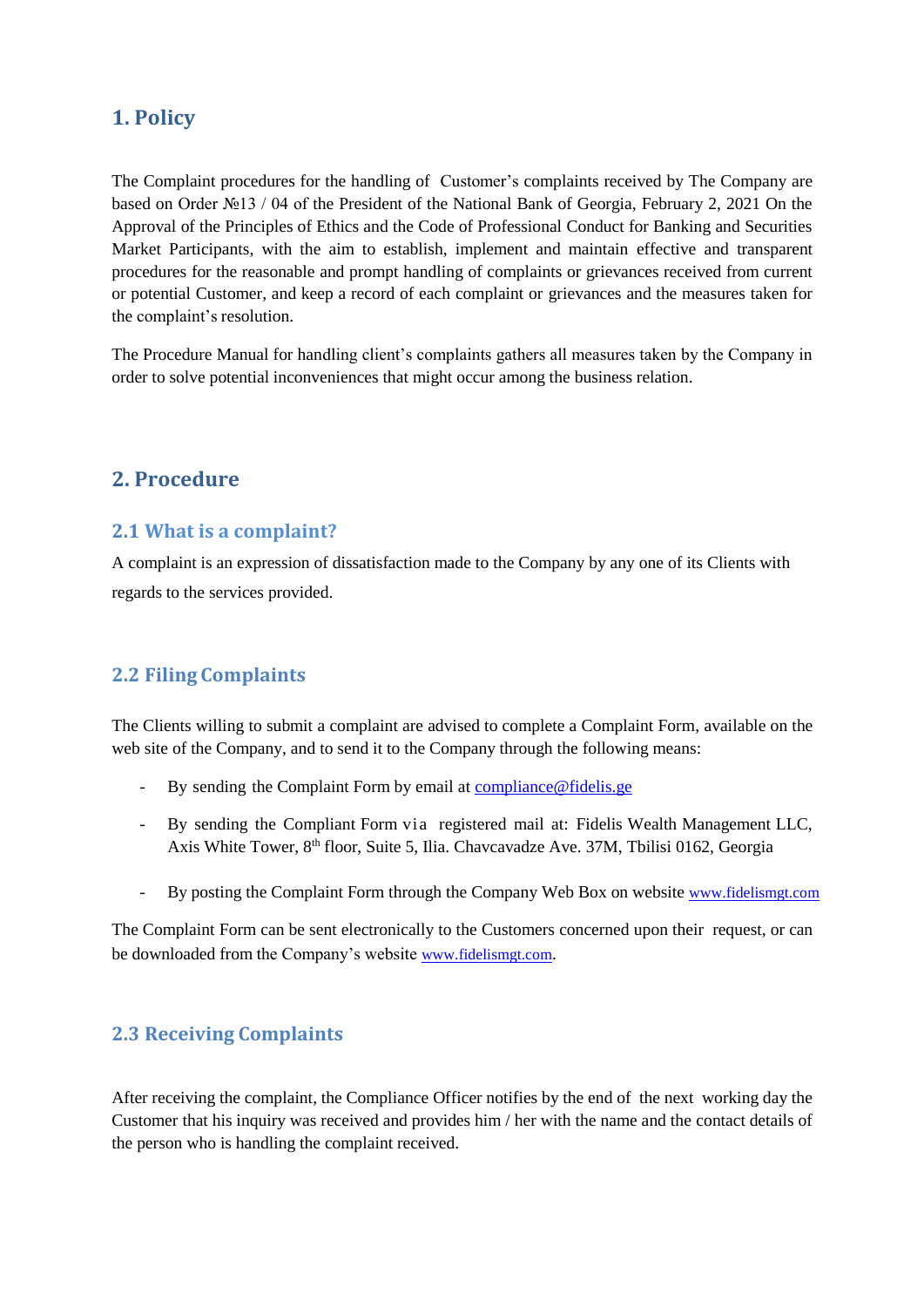<span id="page-4-1"></span><span id="page-4-0"></span>Any complaint form received by the Company will be assigned a protocol number and registered in Complaints' Register maintained by the Compliance Department. The compliant will be examined and resolved by the Compliance Department in cooperation with the Department involved with the complaint. Depending on the nature and the possible claims arising thereof, a briefing or an opinion may be sought from the Legal Advisor of the Company

### **2.4 Handling Complaints**

The Compliance Officer is responsible for handling customers complains or grievances. Its duties include the effective and efficient handling of customer's complains or grievances so as to enable the Company to adopt and apply the required actions to fully protect the customers' and the company's interests, acting independently and objectively and insuring that corrective measures are introduced to prevent the repetition of the same complains or grievances. In the cases where the complaint or grievance involves the Compliance Department it is to be handled by the Director.

In the Compliance Officer absence, the Director shall be responsible for the implementation of the Company's Complaints Handling Procedures.

#### **2.4.1. The Complaint form**

The Complaint form along with the current Complaint Handling Procedure is available on the Company website [www.fidelismgt.com](http://www.fidelismgt.com/).

The Compliance Department records the complaint form information in the internal customer's complaint register, which includes the following data:

- details of the client that made the complaint
- the service/department to which the complaint refers to
- the details of the employee responsible for the service/s rendered to the client,
- the date of receipt and of registration of the complaint,
- the content of the complaint, in brief,

- the capital and the value of the financial instruments which belong to the client and are registered in his account,

- the magnitude of the damage which the client claims to have suffered or which can be presumed to have suffered on

- the basis of the contents of the complaint,
- the date and, briefly the content of the Company's written response to the complaint lodged

- a reference to any correspondence exchanged between the Company and the client.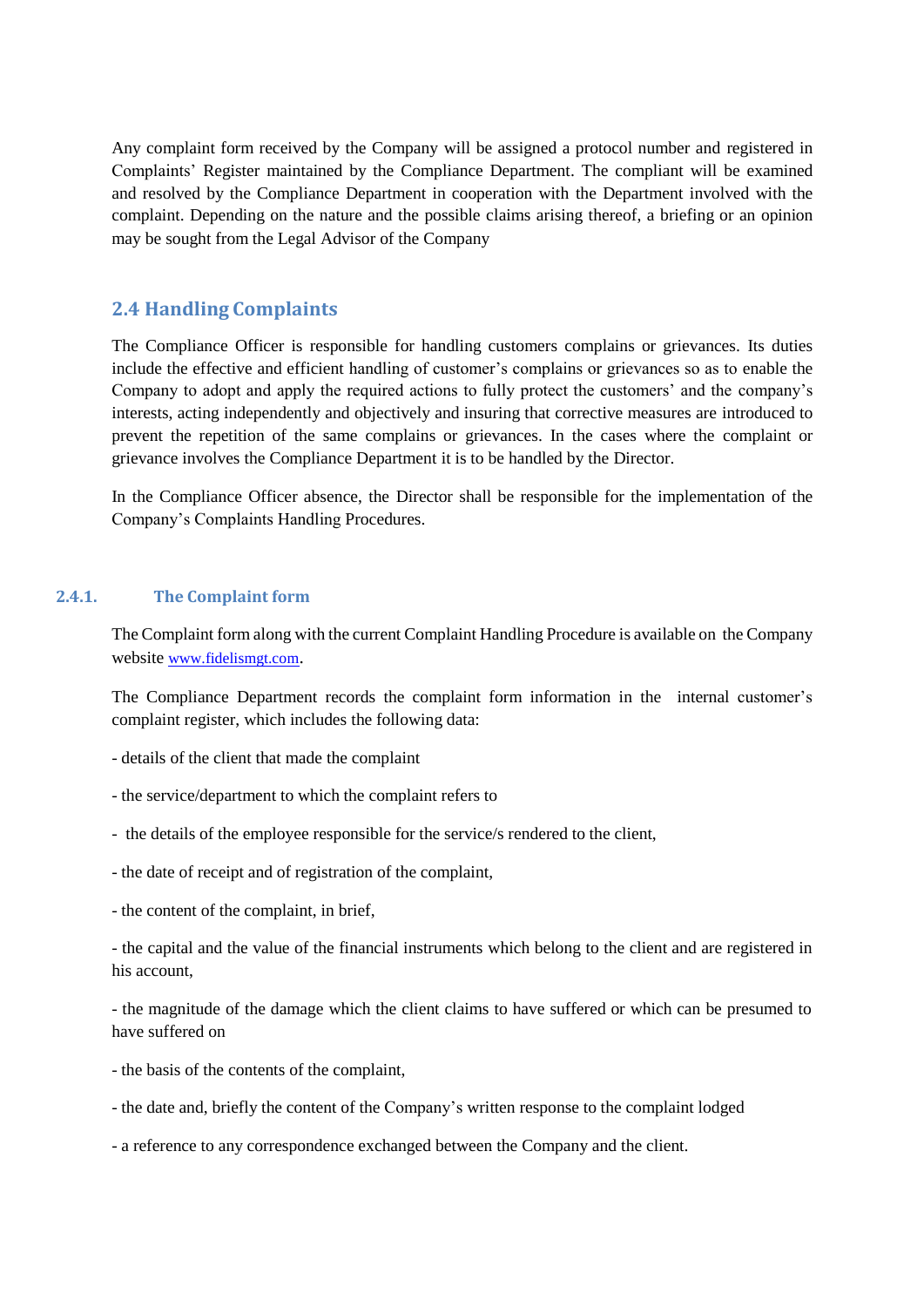#### <span id="page-5-0"></span>**2.4.2. Review**

The Compliance Officer shall review carefully the details of each Client's complaint. Once the Compliance Officer understands fully the nature of the Client complaint, he/she shall investigate and question the relevant Departments related to each Client complaint and will:

Solve the Complaint by replying to the complainant and informing the Director regarding the decision

Or

Seek assistance by the Director

## **2.5 Solving Complaints**

<span id="page-5-1"></span>The Department involved in the Complaint shall take all necessary measures to:

- investigate and question the relevant personnel of the Departments related to each complaint(if necessary),
- communicate with other Departments/employees if this is require for solving the Complaint,
- call the specific Client for a personal interview or discuss the matter over the phone, asappropriate to identify the nature of the complaint

#### **2.5.1 Time frame**

<span id="page-5-2"></span>According to the Company's policy, the complaints will be solved in maximum 10 working days. In case, due to the nature of the complaint, more time is required for the complaint to be fully investigated and solved, the Department should inform the Compliance Officer. The Compliance Officer shall notify the complainant about the investigation running and to inform him /her about the approximate time period until the final response is sent, is laid down, which cannot be longer than 45 days starting from the working day following the reception of the initial complaint or the reception of additional evidence provided by the unit-holder concerned.

## **3. Records and measures**

<span id="page-5-3"></span>The Company shall maintain effective and transparent procedures for the prompt handling of complaints or grievances received from Clients. The Company shall keep a record of each complaint or grievance as well as the measures taken for the complaint's/grievance's resolution.

The Compliance Officer shall maintain all complaints, all relevant correspondence and documents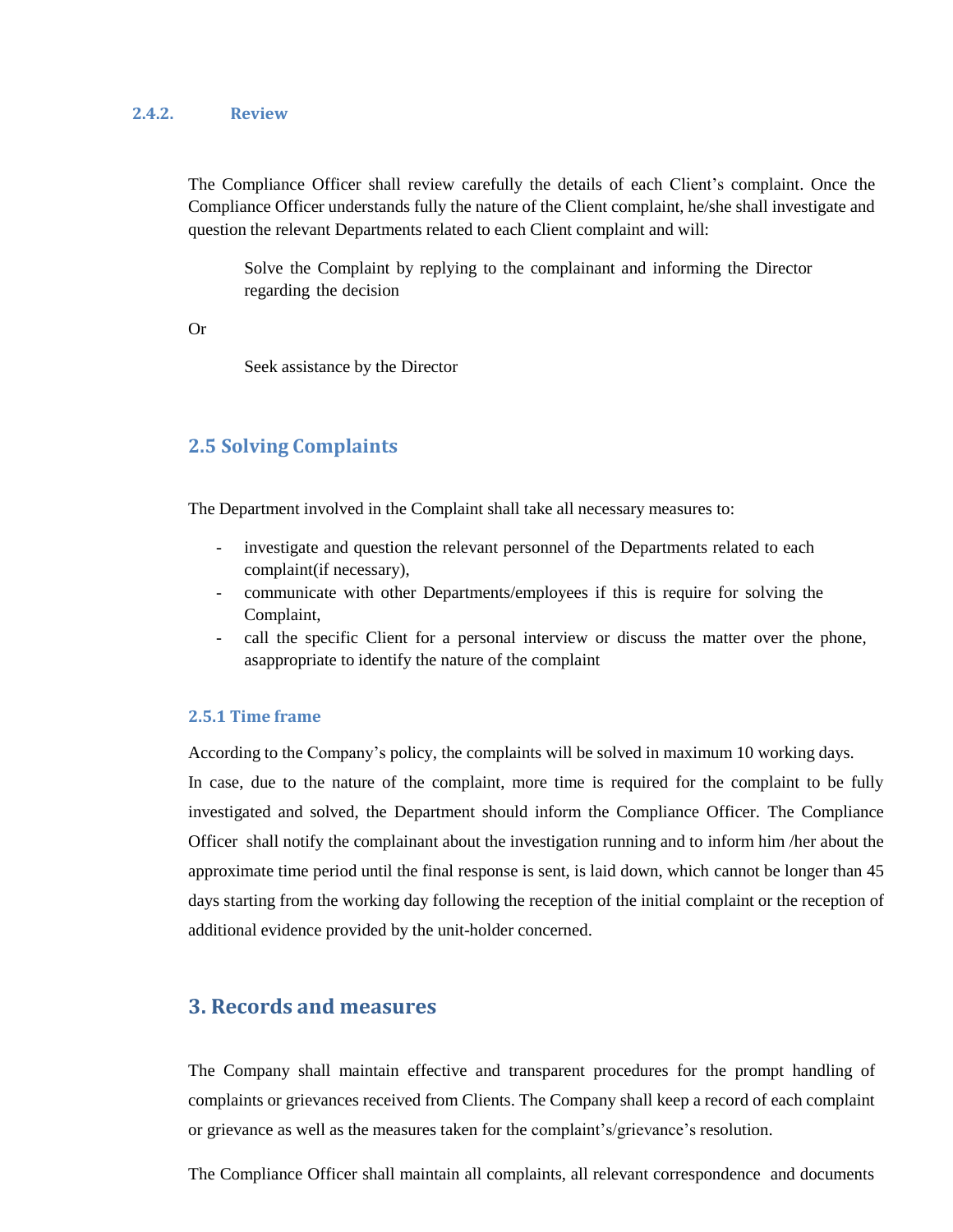related to complaints, for a minimum period of five years.

One copy of the complaint form is archived in the client's file and another copy is kept in a separate file ("complain/ file").

<span id="page-6-0"></span>In compliance with the law of President of the National Bank of Georgia Order №13 / 04 , February 2, 2021 On the Approval of the Principles of Ethics and the Code of Professional Conduct for Banking and Securities Market Participants, Article 13 (6), the Company shall report to the Regulator, any Complaints received on a monthly bases.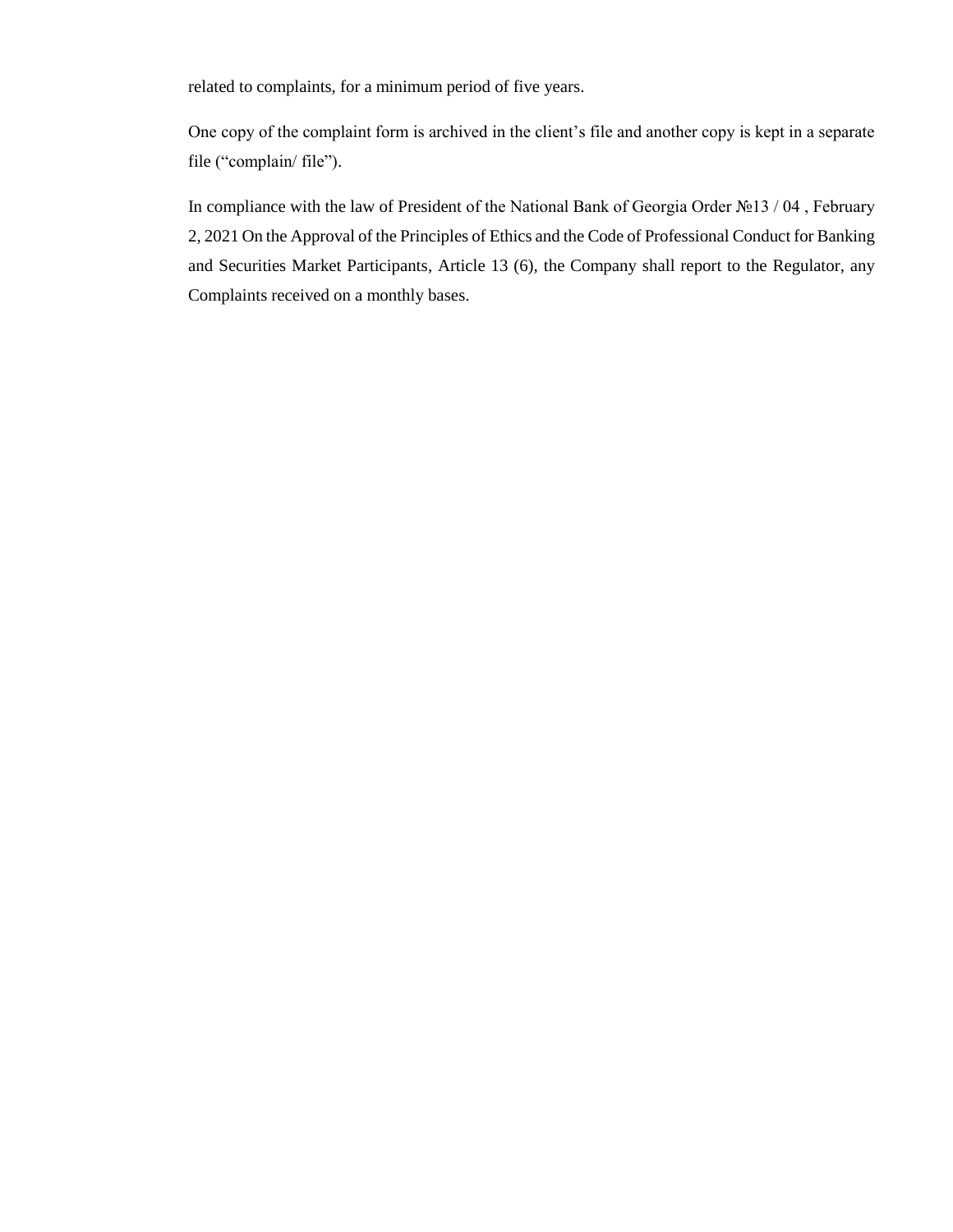# **APPENDIX I**

# **CUSTOMER COMPLAINT FORM**

# **CLIENT DETAILS**

| <b>First Name</b>                                         |  |  |  |
|-----------------------------------------------------------|--|--|--|
| Last Name                                                 |  |  |  |
| Address                                                   |  |  |  |
| ID/Passport No.<br>Telephone No.<br>E-Mail<br>Code Number |  |  |  |
| Signature                                                 |  |  |  |
| <b>COMPLAINT INFORMATION</b>                              |  |  |  |
| Description of the<br>product/service received            |  |  |  |
| Reason of dissatisfaction                                 |  |  |  |
|                                                           |  |  |  |
|                                                           |  |  |  |

*\*\*Please attach any supporting documentation*